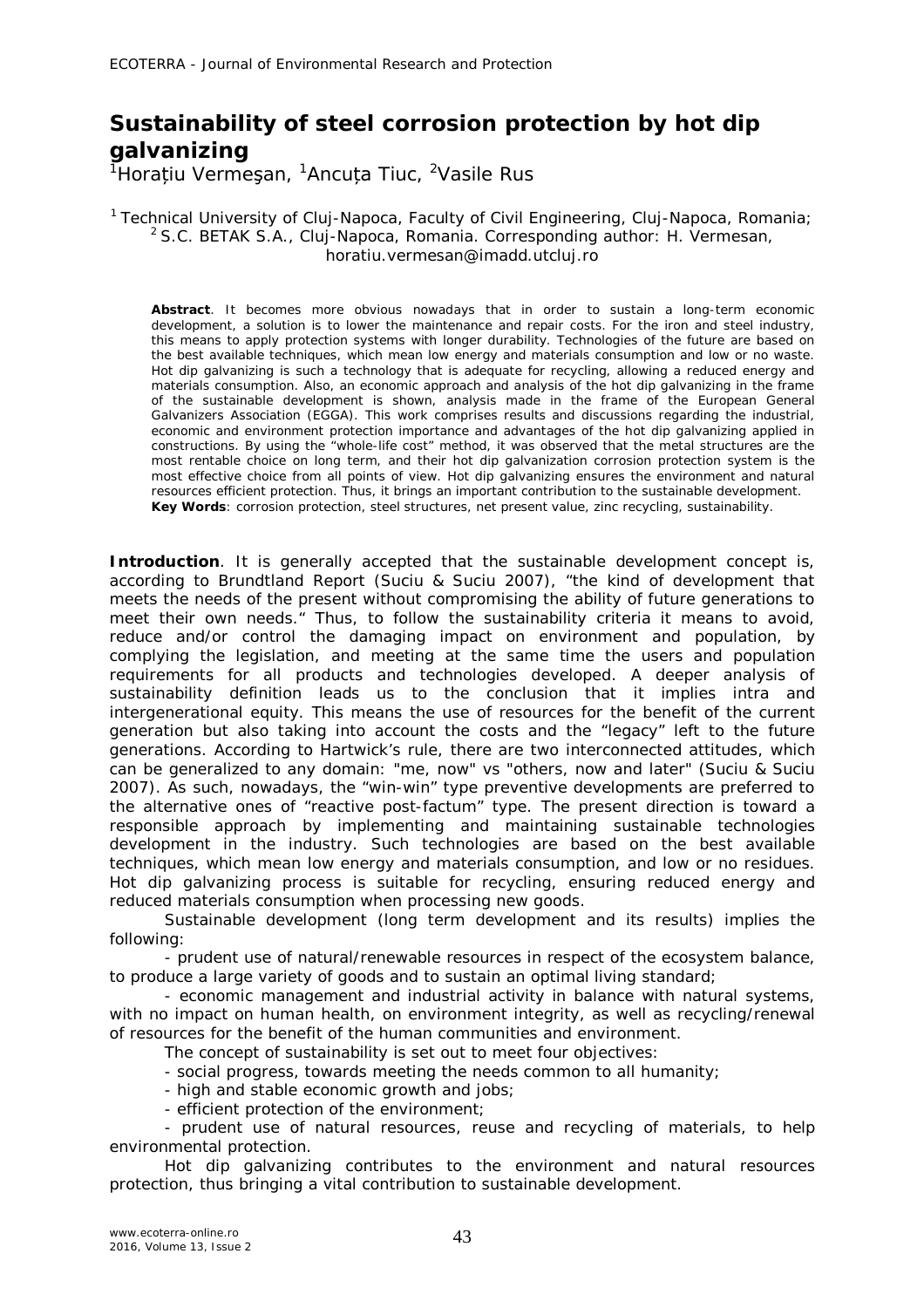The aim of this paper is to present an analysis of hot dip galvanized rebars in concrete structures' compliance to Law 10/1995 regarding quality in constructions (including subsequent amendments and additions), and satisfying of sustainability criteria.

**Mechanical strength, reinforced concrete structures stability, low energy consumption and fire safety criteria**. Replacement of classic steel rebars with hot dip galvanized rebars, as shown in literature, does not result in reduced mechanical strength and stability of reinforced concrete elements, but on contrary, it improves concrete structures durability by corrosion resistance improvement (Fratesi 2002; Hanna & Nassif 1984; Hegyi et al 2010a; Hegyi et al 2010b; Hegyi et al 2010c; Rus et al 2015; Sistonen 2009; Tan & Hansson 2008; Yeomans 1994, 2004).

It is estimated that corrosion costs around 4-5% of GDP in the high developed countries (Fratesi 2002; Hanna & Nassif 1984; Manzini et al 2004; Yeomans 2004). The use of hot-dip galvanizing to prevent rust means that energy demands, materials and maintenance costs are reduced, thus being an effective cost reducing method. Use of hot dip galvanizing to prevent rust means that for every one tone of steel protected, it is conserved enough energy to satisfy an average family's energy needs for several weeks (Yeomans 1994, 2004).

Compared to the corrosion protection systems that use paints, the major advantage of the hot dip galvanizing method is the high adherence of the protective coat due to the intermetallic bonding between the base metal and the zinc layer. During the metallurgic reaction between the steel and the zinc bath, the following layers form on the steel surface: *eta* (η) – pure zinc; *zeta* (ζ) – Zn alloy with maximum 6% Fe; *delta* (δ) – Zn alloy with maximum 10% Fe; and *gamma* (Г) – Zn alloy with maximum 23% Fe, which have different hardness and corrosion behavior (Marder 2000; Reumonta et al 2001; Shibli & Manu 2006; Sistonen 2009). The metallurgic bonding of the zinc to the steel is gradually built by a series of Fe/Zn alloys layers, as shown in Figure 1.



Figure 1. Hot dip galvanized coating composition (Marder 2000; Reumonta et al 2001; Shibli & Manu 2006; Sistonen 2009).

Regarding the fire safety of hot dip galvanized products, the structures using such products do not show increased susceptibility to fire. The hot dip galvanized products are incombustible. In contrast to the corrosion protection based on polymer, alkyd or bituminous films etc., when exposed to high temperatures or open flames, hot dip galvanized products do not release toxic substances, smoke or burning drops.

**Sustainable use natural resources, hygiene, health and environment**. Hot-dip galvanizing is probably the most environmentally friendly process available to prevent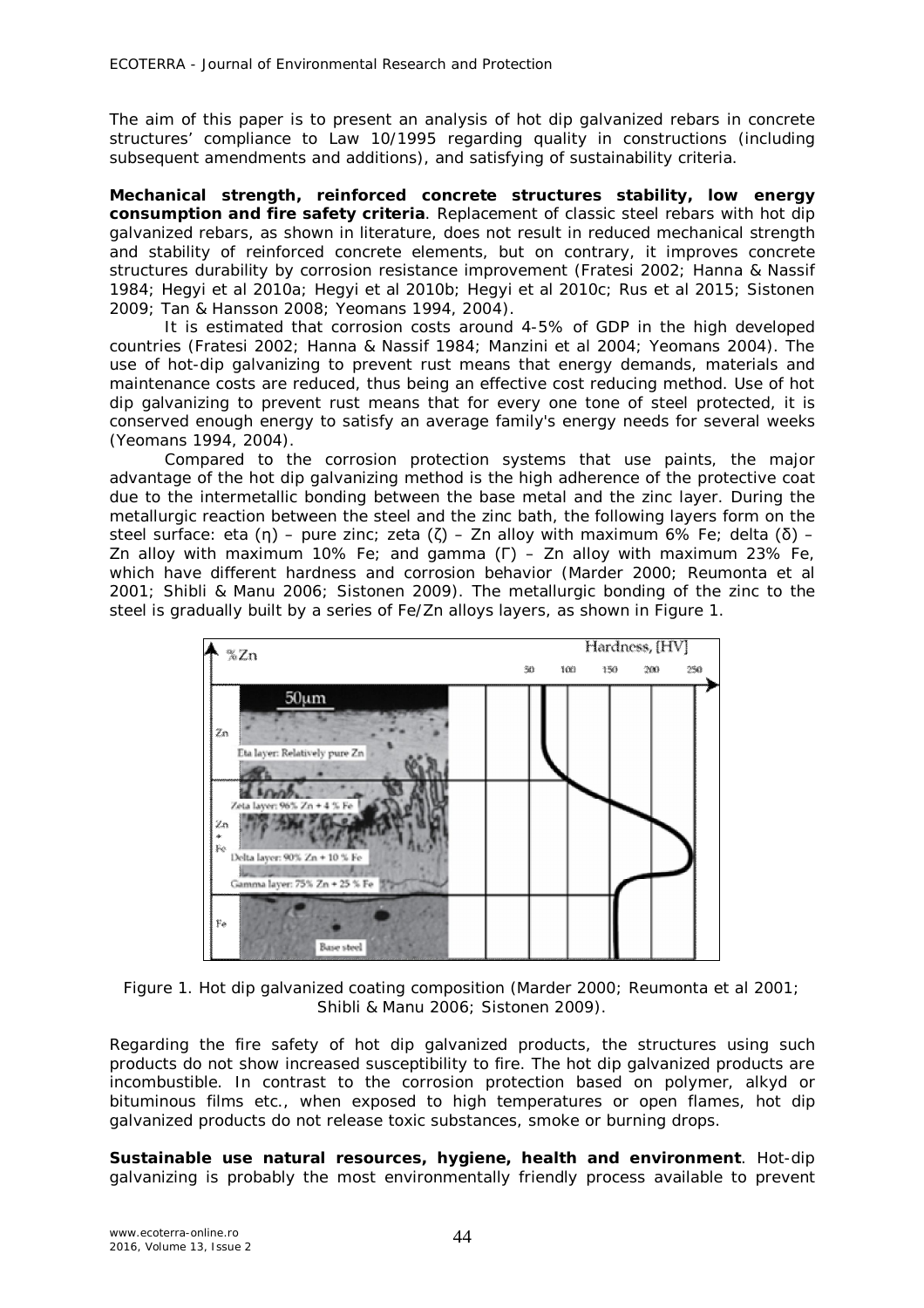corrosion of steel and iron, and complies with the environment protection demands, having a reduced impact on environment. It does not imply the use of solvents (volatile compounds) dangerous for the environment and human health, as it is the case of the painting and repainting systems. Also, as opposed to the paint layer, the zinc layer is not flammable.

In the hot dip galvanizing process iron or steel articles are dipped into a bath containing molten zinc just above the melting point (450°C). Any zinc that does not form a coating on the metal remains in the bath for further re-use. Residues – dross and zinc ash – are recovered and zinc is recycled for further use (Hanna & Nassif 1984; Marder 2000).

As well as zinc recovered from these residues, recycled zinc from other resources – such as zinc scrap – is often used in hot dip galvanizing. Hot dip galvanized steel can be recycled easily with other steel scrap in the steel production process.

Improvement in gas burner technology has also greatly improved energy efficiency in heating the hot dip galvanizing bath. Exhaust heat is not wasted and is used to heat pre-treatment chemicals or dry work prior to immersion.

In recent years, the hot dip galvanizing industry implemented and maintained a policy of environment protecting through products and technological improvements. Since 2001, the LCI system (Life Cycle Inventory) is implemented in Europe, which allows the product life cycle assessment (IPPC 2001).

In the life cycle assessment procedure, the environmental product declaration (EPD) is a standardized method of quantifying a product or a system environmental impact. The declaration includes information on the environmental impact of raw material acquisition, energy use and efficiency, content of materials and chemical substances, emissions to air, soil and water, and waste generation. Products and company information is also included and the life cycle assessments on structures involving hot dip galvanized steel (Manzini et al 2004; Wimmer et al 2004).

*Hot dip galvanizing emissions.* Emissions to the atmosphere from the hot dip galvanizing are inherently very low and are strictly governed by the Industrial Emissions Directive 2010/75/EU. The hot dip galvanizing bath must capture the particulate emissions to air; this is successfully accomplished by the use of bath enclosures endowed with filtering system. Hot dip galvanizing installations "use less than 25 litres of water per tonne of product, compared with 2000 litres in the general metal finishing industry" (According to a Survey by the Environment Technology Best Practice Programme) (Akamphona et al 2012; Bhadra et al 2013; Kong & White 2010; Schultz & Thiele 2012; IPPC 2001).

Aqueous emissions are used acids mostly and are controlled by three methods (Bhadra et al 2013; Kong & White 2010):

- collection and neutralization by specialist firms;

- use for other waste neutralization;

- technologies improvement to reduce used acids use per tonne of steel processed.

*Recycling.* Zinc is the main raw material in hot dip galvanizing. Zinc is an inherently recyclable non-ferrous metal. It can be recycled indefinitely without any loss of physical or chemical properties. This is a major advantage for the hot dip galvanizing process ensuring its environmental sustainability and cost effectiveness. Figure 2 is a schematic representation of the zinc cycle extracted from primary sources and from recycling sources respectively. Hot dip galvanizing is very efficient in its use of zinc, as any of the molten metal not forming a coating on the steel will run back into the galvanizing bath. Estimates suggest that 80% of zinc available for recycling is in fact recycled (with today's technology) (Akamphona et al 2012; Cook 2006; Marder 2000; Zhang 2012). This means that much of the zinc in use today has probably been used before. About 30% (2 million tonnes) of the world's zinc consumption is from recycled sources (Akamphona et al 2012; Cook 2006; Kong & White 2010; Schultz & Thiele 2012; Tan & Hansson 2008). A figure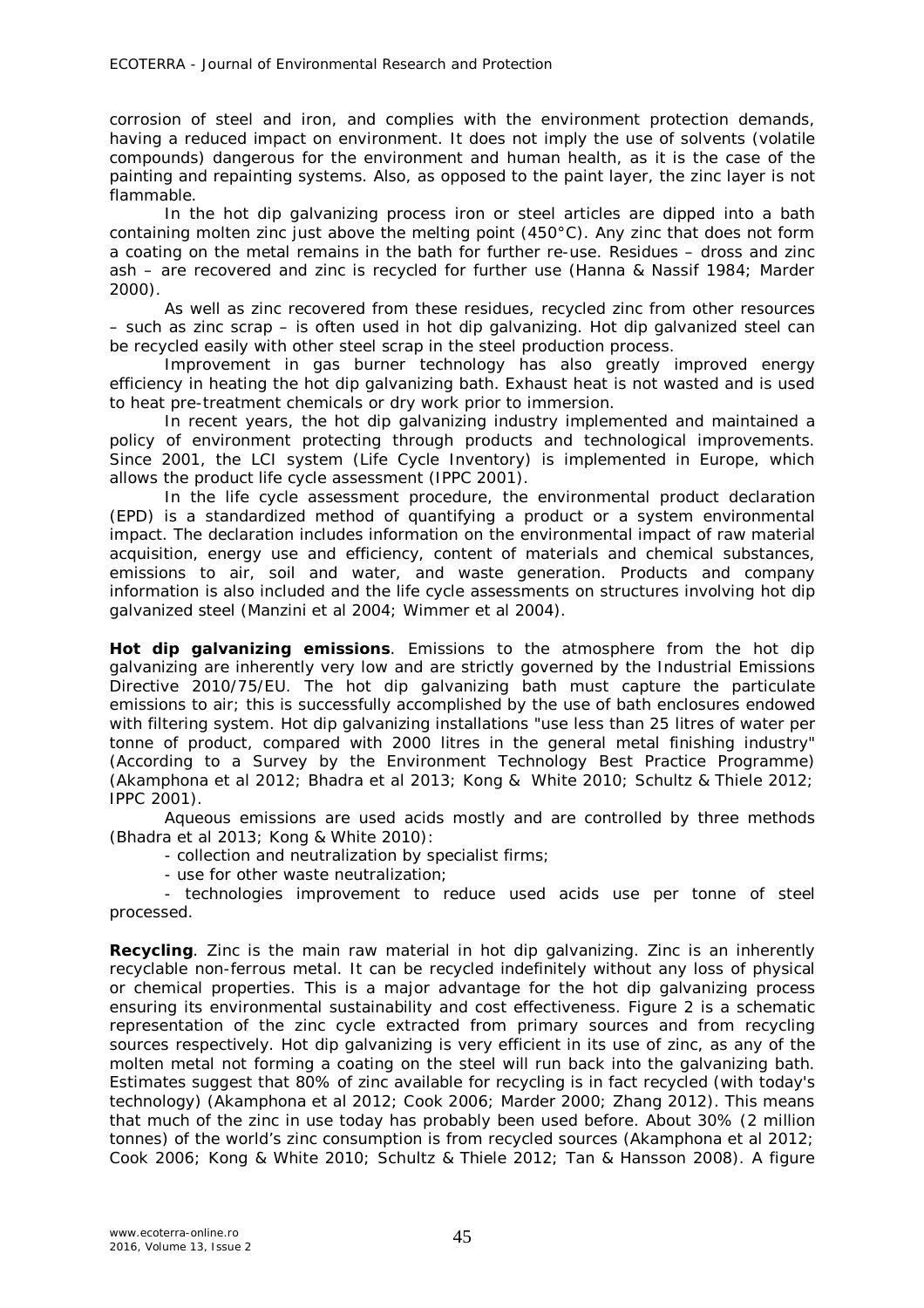which is rising with increased environmental awareness and improvements in recycling technology.



Figure 2. Zinc cycle.

The presence of a zinc coating on steel does not restrict its recyclability. Galvanized steel is recycled with other steel scrap in the steel production process; it volatilizes early in the process and is collected for reprocessing.

Three residual products are formed during the process: a zinc/iron mix called dross (96% zinc + 4% iron), zinc ash (around 80% zinc) and flux skimming (Kong & White 2010; Marder 2000; Zhang 2012). All of these contain valuable zinc and are recovered and recycled by specialist firms and the recycled zinc is often returned to the galvanizer. Zinc oxide is recovered from galvanizers' ashes and used in pharmaceutical/beauty products.

Other examples of uses and markets for recycled zinc:

- zinc oxides pharmaceuticals, food, fertilizers and for curing rubber;
- zinc dust paints, chemicals, lubricants, batteries and in gold recoveries;

- alloyed with other metals – cast into precision parts for appliances, hardware, electronics and toys.

*Users health.* Hot dip galvanized rebars in concrete do not damage human health and do not emit damaging substances for the ozone layer. It does not contain dangerous chemical substances (biocides) or potential carcinogens, and is not classified as hazardous for health or environment according to HG 1408/2008 amended by HG 937/2010 regarding classification, packaging and labeling of dangerous substances introduced on the market.

**Cost and economics**. The true cost of protecting steelwork from corrosion has to take into consideration two important elements (Akamphona et al 2012; Cook 2006):

• the initial cost of corrosion protection;

• the lifetime cost, which includes the cost of maintenance. This is the cost of ensuring that steelwork is protected from corrosion throughout its service life.

*Initial cost.* Hot dip galvanizing is often perceived to be more expensive than it is. The reason for this is mainly because such a high performance coating is automatically assumed to be expensive. On the other hand, the initial cost of galvanizing relative to paint has changed significantly over recent years. Painting costs have steadily increased,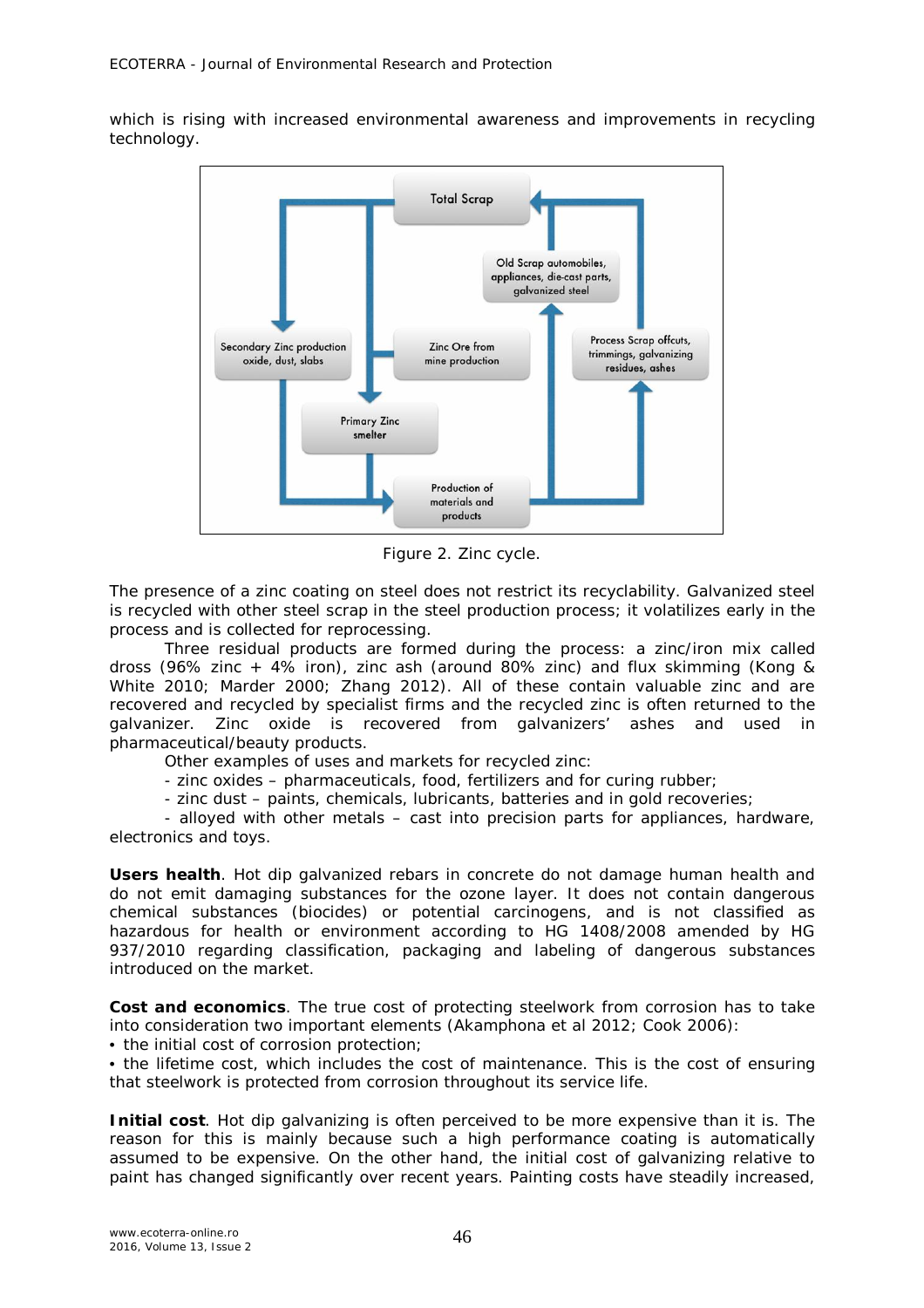mainly due to the environment protection costs, whilst galvanizing costs have remained stable.

In Figure 3 is shown that for many applications the cost of hot dip galvanizing is lower than the cost of applying alternative coatings. Alternative corrosion protection processes, such as painting, are very labor intensive compared with hot dip galvanizing, which is a highly mechanized, closely controlled, factory process.

The hot dip galvanized labor costs are around 30% of the total costs, while in the painting process, the labor costs can go up to around 60% of the total costs (surface preparation is also included) (Cook 2006; anaz.ro; egga.com).



Figure 3. Comparison between initial costs (Cook 2006; anaz.ro; egga.com).

*Whole-Life Cost.* The whole-life cost is an economic/financial analysis technique that has over recent years become accepted in practice in construction of buildings/structures. The whole-life cost of a building can be defined as the cost of a building/structure, which includes: initial design, building, operation, maintenance, repairs and disposal at the end of the life cycle (Table 1). It is estimated that up to 80% of a building's whole-life cost can be attributed to running, maintenance and refurbishment costs. As shown in Figure 4, there are spikes in expenditure at 10 years and every 5 years after that.

Table 1

Whole-life cost distribution for a building/Structure (data processed from ANAZ and EGGA statistical data) (Cook 2006; anaz.ro; egga.com)

| Costs             | Initial design | Build   | Operate                            | cotal" |  |
|-------------------|----------------|---------|------------------------------------|--------|--|
|                   | 3%             | 17%     | Run/maintain 40%                   | 100%   |  |
|                   |                |         | Repair 30%                         |        |  |
|                   |                |         | Periodic replacement/refurbish 10% |        |  |
| Estimate duration | vear           | 2 vears | 25 years                           |        |  |

The initial choice of materials and the way that they are protected obviously plays an important role within the maintenance and refurbishment costs of a building over its lifetime. By using the whole-life cost method, it can be concluded that the buildings and the halls made of metal structures are the most cost effective, and their corrosion protection by hot dip galvanizing is the most efficient choice, from all points of view.

Thus, in the majority of applications, hot dip galvanizing will provide a long, maintenance free life, without any requirement for maintenance painting.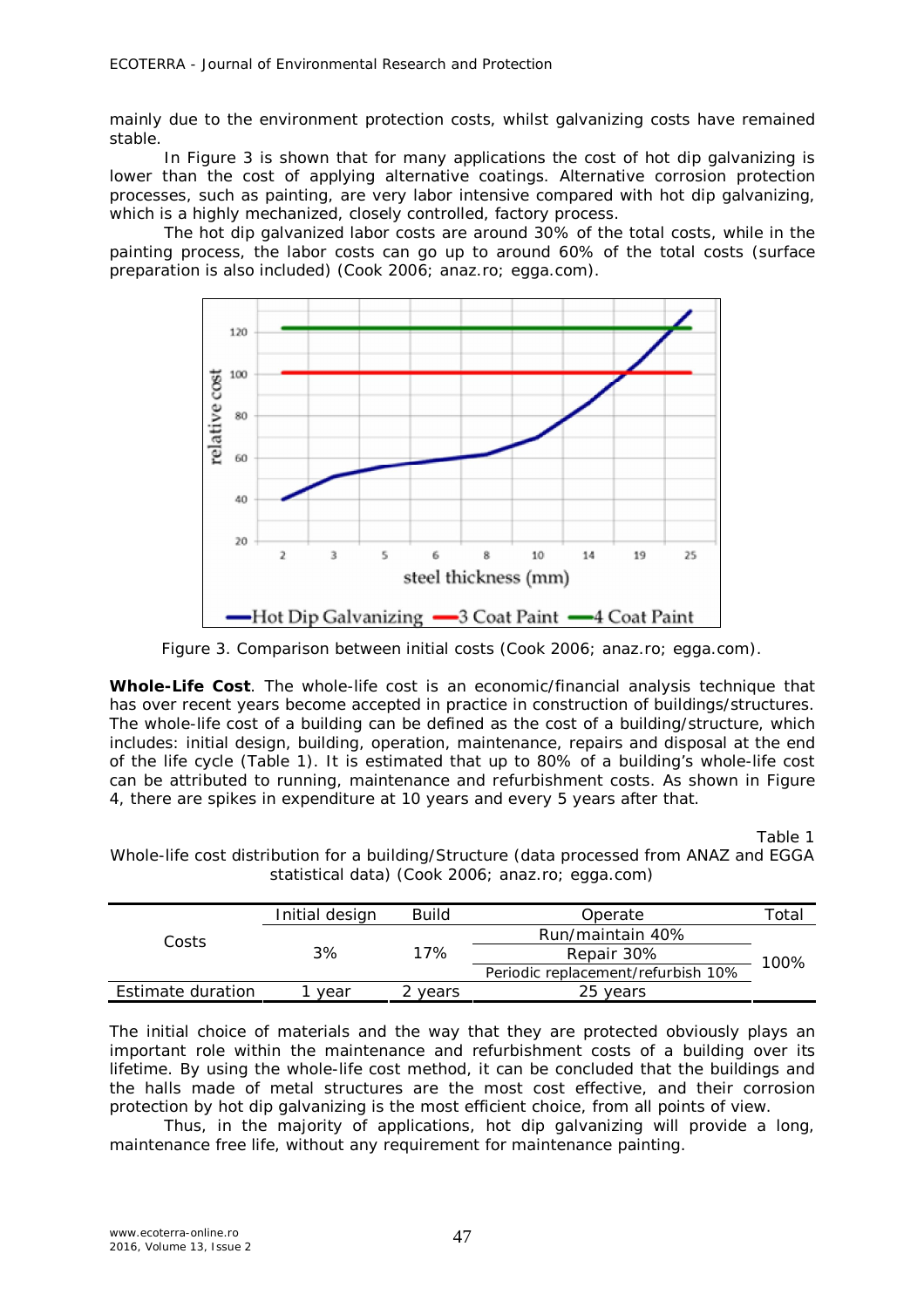

Figure 4. Life cycle expenditure for buildings/Structures (data processed from statistical data of ANAZ and EGGA) (Cook 2006; anaz.ro; egga.com).

*Net present value.* The most common method to calculate the benefits or disadvantages of different methods of corrosion protection is to calculate the Net Present Value (NPV) of each method and compare the results. This calculation takes into account the cost of the bank discount rate on loan for investment, the initial cost of protection, subsequent maintenance costs and the lifetime of the project. This method is frequently used by companies to measure the likely outcome of a capital investment project.

In order to illustrate the above method, a case study data provided by *Turner and Townsend, Construction and Management Consultants* was processed by EGGA and ANAZ, Figure 5 (Galvanizing and Sustainable Construction – A Specifier's Guide, EGGA, 2008). The case studied was of a steel structure that has a projected life of 25 years and for which the discount cost (*r*) of capital was 5%, for three corrosion protection systems, as shown in Table 2.

Table 2

| System 1-                      | System 2 –                   | System $3-$                |
|--------------------------------|------------------------------|----------------------------|
| Hot Dip Galvanizing            | Painting 1                   | Painting 2                 |
| Hot dip galvanize to BS EN     | A paint system consisting of | A superior paint system    |
| ISO 1461 was used, with a      | cleaning followed by an      | consisting of blast        |
| minimum average coating of     | undercoat and two top        | cleaning followed by       |
| 85µm on steel of 6mm or        | coats of paint was used.     | three coats of higher      |
| thicker. As hot dip            | This system has a life       | quality paint was used.    |
| galvanizing to this standard   | expectancy of 8 years and    | This system has a life     |
| has an average life            | so will need to be repainted | expectancy of 11 years     |
| expectancy of more than 50     | three times in 25 years. The | and will need to be        |
| years, it is very conservative | initial cost is slightly     | repainted twice in 25      |
| to project a life of 25 years  | cheaper than hot dip         | years. The initial cost is |
| without further                | galvanizing at 90 units. The | higher than the other      |
| maintenance. The cost of       | cost of repainting for the   | paint system at 135        |
| galvanizing was considered     | first two occasions is 45    | units. The cost of         |
| to be a base figure of 100     | units but goes up to 90      | repainting is half this    |
| units. There are no further    | units for the third repaint  | value at 67.5 units.       |
| maintenance costs.             | when the original paint      |                            |
|                                | must be removed.             |                            |
| $NPV = 100$                    | $NPV = 169$                  | $NPV = 197.5$              |
|                                |                              |                            |

NPV calculated for three corrosion protection systems (Cook 2006; anaz.ro; egga.com)

Note: NPV = initial cost+NPV1+NPV2+NPV3+…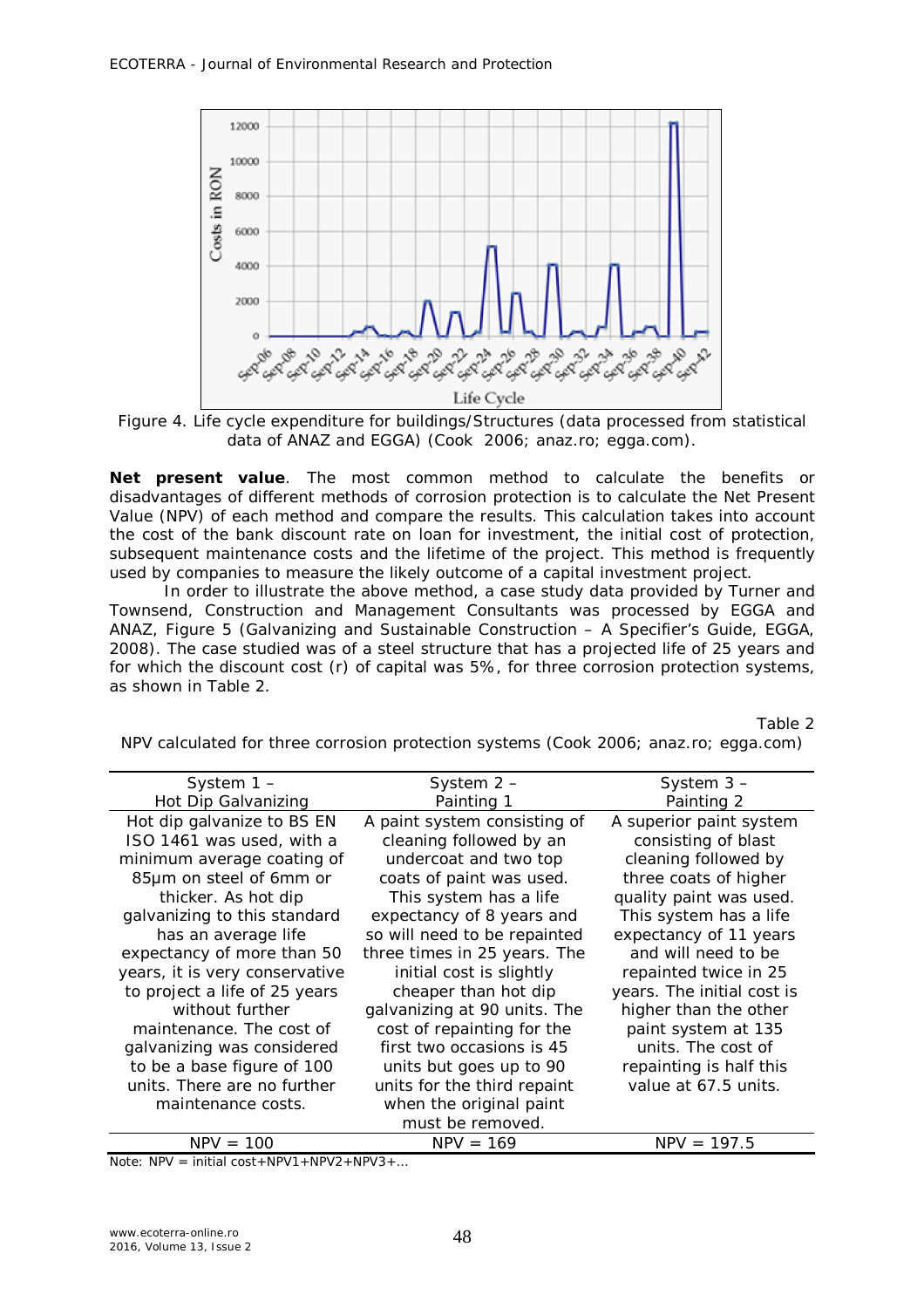$$
NPV = I + \frac{M_1}{(1+r)^{P_1}} + \frac{M_2}{(1+r)^{P_2}} + etc.
$$

where:

I - initial cost of protective system;  $M_1$  - cost of maintenance in year P<sub>1</sub>;  $M<sub>2</sub>$  - cost of maintenance in year P<sub>2</sub>; r - discount rate.



Figure 5. Net Present Values compared (data processed from ANAZ and EGGA statistical data) (Cook 2006; anaz.ro; egga.com).

**Conclusions**. The use of hot dip galvanizing method for iron and steel corrosion protection has important advantages and benefits from environment protection point of view:

- it is a method that implies a low consumption of raw material from ore, as the majority of zinc used comes from recycled zinc;

- the energy consumption is lower due to the industrial processes improvement and partial recovery of the energy used;

- the aqueous or gas process emissions are low and controllable, and they can be neutralized.

Based on the three corrosion protection systems comparison, it can be seen that over a 25 years project life the cost of a 'cheaper' paint system is almost 70% more than the cost of hot dip galvanizing. Likewise, the cost of a more 'expensive' paint system is almost double that of hot dip galvanizing. The initial cost of the hot dip galvanizing system is comparative with the paint systems initial costs.

However, when looking at lifetime costs, hot dip galvanizing works out to be considerably cheaper than most other systems.

Due to the hot dip galvanizing advantages compared to the painting systems, if in USA around 20% of the bridges were painted during sixties, only around 4% are painted nowadays.

Hot dip galvanizing has many benefits as a method of corrosion protection, of which the most important are:

- it provides steel with a coating which has a long, predictable and maintenance free life;

- is highly competitive on a first cost basis;

- is the most economical way to protect steel over long periods;

- is a sustainable solution.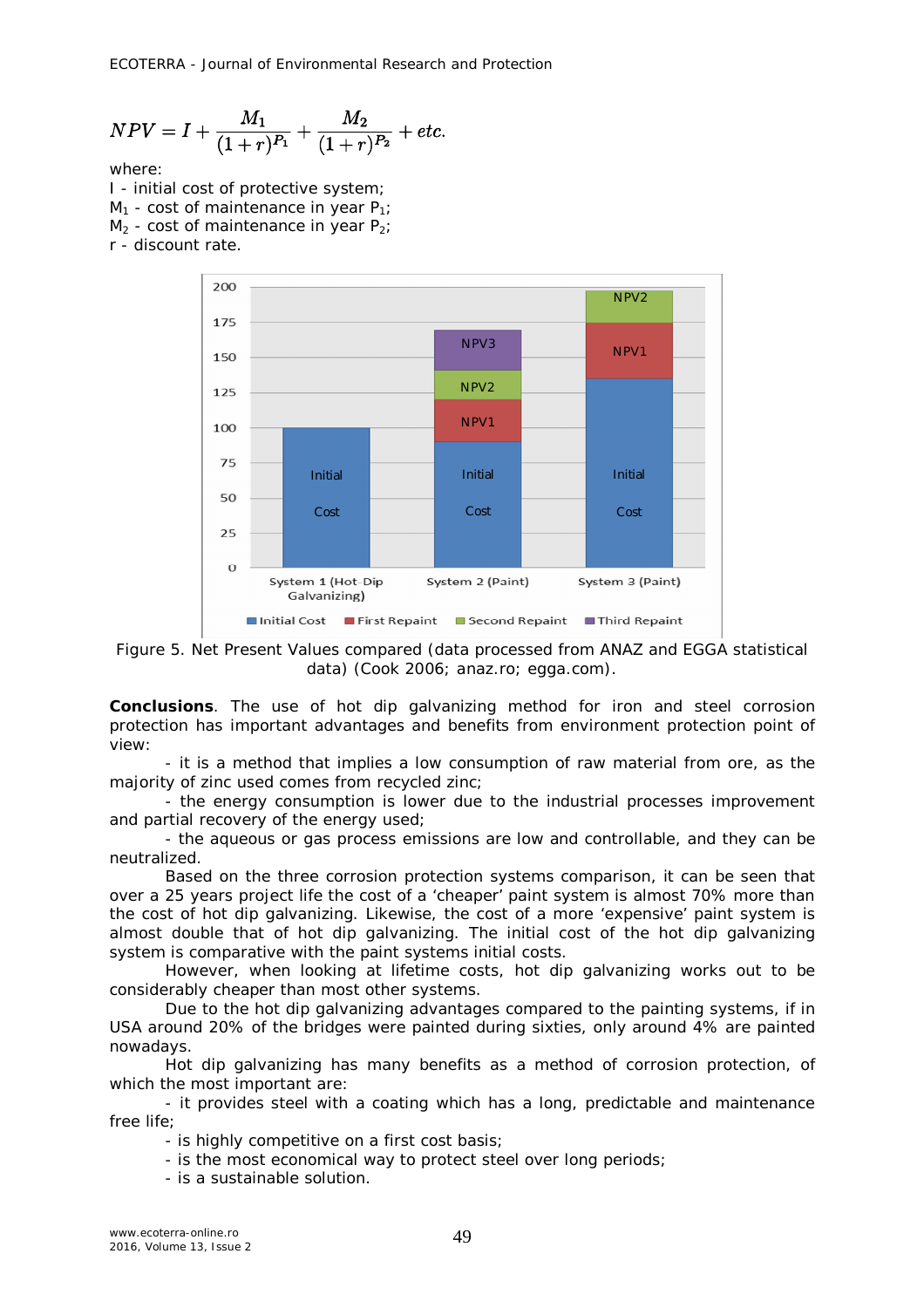## **References**

- Akamphona S., Sukkasi S., Yuttanant Boonyongmaneerat Y., 2012 Reduction of zinc consumption with enhanced corrosion protection in hot-dip galvanized coatings: a process- based cost analysis. Resources, Conservation and Recycling 58:1-7.
- Bhadra S., Gopalakrishnan B., Chaudhari S., 2013 Energy efficiency in continuous galvanizing lines. Renewable and Sustainable Energy Conference (IRSEC), pp. 361- 366.
- Cook M., 2006 The general galvanizing industry in Europe challenges and opportunities. Proceedings of Zinc, Plovdiv.
- Fratesi R., 2002 Galvanized reinforcing steel bars in concrete. COST 521 Workshop, Luxemburg, pp. 28-44.
- Hanna F., Nassif N., 1984 Factors affecting the quality of hot-dip-galvanized steel sheets. Surface Technology 21(1):27-37.
- Hegyi A., Vermeşan H., Vermeşan G., Rus V., 2010a Study on the hot dip galvanized rebars cohesion in concrete structures. Metalurgia International 15(4):20-25.
- Hegyi A., Vermeşan H., Bumbuc C., 2010b Influence of anticorrosive protection of the steel concrete upon the resistance to stretching by splitting of the reinforced concrete. Metalurgia International 15(11):74-78.
- Hegyi A., Vermeşan H., Rus V., 2010c The increased durability of reinforced concrete with hot dip galvanized rebars. International Review of Applied Science and Engineering 1(1):45-50.
- Kong G., White R., 2010 Toward cleaner production of hot dip galvanizing industry in China. Journal of Cleaner Production 18(10-11):1092-1099.
- Marder A. R., 2000 The metallurgy of zinc-coated steel. Pergamon, 81 pp.
- Manzini R., Noci G., Ostinelli M., Pizzurno E., 2004 Assessing environmental product declaration opportunities: a reference framework. Business Strategy Development 15(2):118-134.
- Reumonta G., Vogta J. B., Iosta A., Foct J., 2001 The effects of an Zn-Fe intermetalliccontaining coating on stress corrosion cracking behaviour of a hot-dip galvanized steel. Surface and Coatings Technology 139(2-3):265-271.
- Rus V., Hegyi A., Vermeşan H., Tiuc A., 2015 Kinetics of the corrosion process of hot dip galvanized steel reinforcement in fresh concrete. Studia UBB Chemia LX/2:409-419.
- Schultz W. D., Thiele M., 2012 General Hot-Dip Galvanizing. Leuze Verlag, Germany.
- Shibli S. M. A., Manu R., 2006 Development of zinc oxide-rich inner layers in hot-dip zinc coating for barrier protection. Surface and Coatings Technology 201:2358-2363.
- Sistonen E., 2009 Service life of hot-dip galvanised reinforcement bars in carbonated and chloride-contaminated concrete. PhD thesis, Helsinki University of Technology.
- Suciu M. C., Suciu N., 2007 Dezvoltarea sustenabila problema cheie a secolului XXI. Buletinul AGIR 1:124-125. [in Romanian]
- Tan Z. Q., Hansson C. M., 2008 Effect of surface condition on the initial corrosion of galvanized reinforcing steel embedded in concrete. Corrosion Science 50:2512- 2522.
- Wimmer W., Züst R., Lee K-M., 2004 Ecodesign implementation: a systematic guidance on integrating environmental considerations into product development. Springer.
- Yeomans S. R., 1994 Performance of black, galvanized, and epoxy-coated reinforcing steel in chloridecontaminated concrete. Corrosion 50(1):72-81.
- Yeomans S. R., 2004 Galvanized steel in reinforced concrete. Elsevier B. V., Amsterdam, The Netherlands, 297 pp.
- Zhang J. J., 2012 Corrosion and condition assessment of galvanized steel reinforcement in concrete structures. Proceedings Intergalva 2012, Paris, EGGA.
- \*\*\* Integrated Pollution Prevention and Control (IPPC) Reference Document on Best Available Techniques in the Ferrous Metals Processing Industry, December 2001.
- \*\*\* http://www.anaz.ro/.
- \*\*\* http://www.egga.com/.